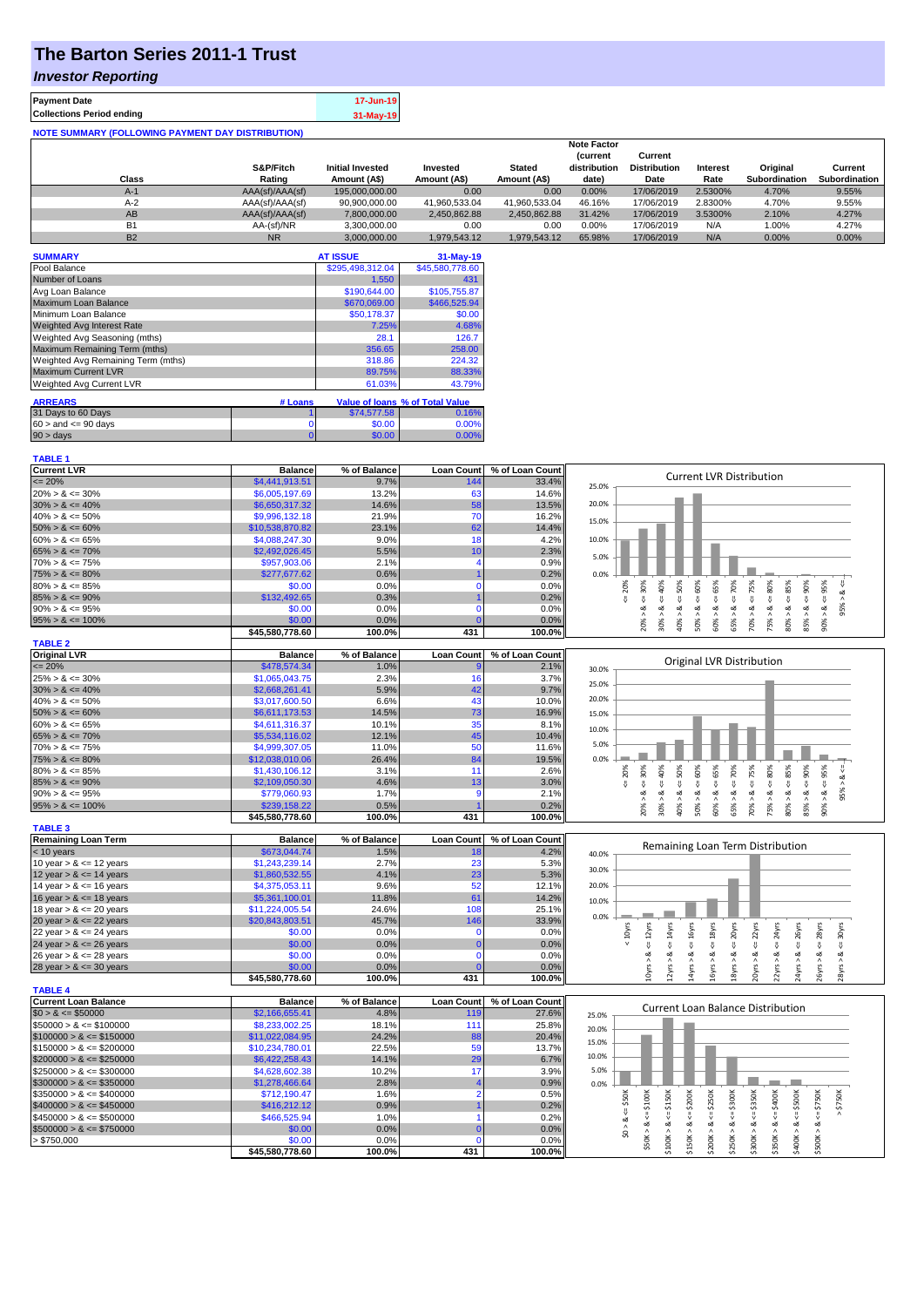# **The Barton Series 2011-1 Trust**

#### *Investor Reporting*

| <b>Payment Date</b><br><b>Collections Period ending</b><br><b>TABLE 5</b> |                                   | 17-Jun-19<br>31-May-19 |                          |                          |                                                                                                                         |
|---------------------------------------------------------------------------|-----------------------------------|------------------------|--------------------------|--------------------------|-------------------------------------------------------------------------------------------------------------------------|
| <b>Loan Seasoning</b>                                                     | <b>Balance</b>                    | % of Balance           | <b>Loan Count</b>        | % of Loan Count          |                                                                                                                         |
| $= 6$ mths                                                                | \$0.00                            | 0.0%                   |                          | 0.0%                     | Loan Seasoning Distribution<br>40.0%                                                                                    |
| $> 8 \le 12$ mth                                                          | \$0.00                            | 0.0%                   | 0                        | 0.0%                     | 35.0%                                                                                                                   |
| $12 > 8 \le 18$ mths<br>$18 > 8 \le 24$ mths                              | \$0.00<br>\$0.00                  | 0.0%<br>0.0%           | $\bf{0}$<br>0            | 0.0%<br>0.0%             | 30.0%<br>25.0%                                                                                                          |
| $2 > 8 \le 3$ years                                                       | \$0.00                            | 0.0%                   | $\Omega$                 | 0.0%                     | 20.0%                                                                                                                   |
| $3 > 8 \le 4$ years                                                       | \$0.00                            | 0.0%                   | $\Omega$                 | 0.0%                     | 15.0%                                                                                                                   |
| $4 > 8 \le 5$ years                                                       | \$0.00                            | 0.0%                   | 0                        | 0.0%                     | 10.0%<br>5.0%                                                                                                           |
| $5 > 8 \le 6$ years                                                       | \$0.00                            | 0.0%                   | $\mathbf 0$              | 0.0%                     | 0.0%                                                                                                                    |
| $6 > 8 \le 7$ years                                                       | \$0.00                            | 0.0%                   | $\bf{0}$<br>$\Omega$     | 0.0%                     | $\leq$ = 9 years<br>mths<br>years<br>6 years<br>$\leq$ 7 years                                                          |
| $7 > 8 \le 8$ years<br>$8 > 8 \le 9$ years                                | \$0.00<br>\$8,695,766.59          | 0.0%<br>19.1%          | 62                       | 0.0%<br>14.4%            | <= 10 years<br>$= 6$ mths<br>$\leq 12$ mth<br>$\leq$ = 4 years<br>$\le$ = 5 years<br>$\leq$ 8 years<br>24<br>$\leq$ = 3 |
| $9 > 8 \le 10$ years                                                      | \$16,027,913.42                   | 35.2%                  | 123                      | 28.5%                    | $\overset{\shortparallel}{\mathsf{v}}$<br>₩<br>ವ                                                                        |
| > 10 years                                                                | \$20,857,098.59                   | 45.8%                  | 246                      | 57.1%                    | $12 > 8$ <= 18 mths<br>2 > 8<br>3 > 8<br>4 > 8<br>5 > 8<br>6 > 8<br>7 > 8<br>$8 - 8$<br>$18 > 8$<br>∞                   |
|                                                                           | \$45,580,778.60                   | 100.0%                 | 431                      | 100.0%                   |                                                                                                                         |
| <b>TABLE 6</b><br>Postcode Concentration (top 10 by value)                | <b>Balance</b>                    | % of Balance           | <b>Loan Count</b>        | % of Loan Count          |                                                                                                                         |
| 5700                                                                      | \$1,561,186.99                    | 3.4%                   |                          | 4.2%                     | Geographic Distribution<br>0.7%                                                                                         |
| 2617                                                                      | \$1,033,437.01                    | 2.3%                   | 6                        | 1.4%                     | 17.1%                                                                                                                   |
| 5108                                                                      | \$957,498.32                      | 2.1%                   |                          | 1.9%                     |                                                                                                                         |
| 5159                                                                      | \$956,809.75                      | 2.1%                   | 7                        | 1.6%                     |                                                                                                                         |
| 2602<br>2620                                                              | \$943,985.86<br>\$939,616.65      | 2.1%<br>2.1%           |                          | 1.6%<br>1.6%             | 6.6%                                                                                                                    |
| 2905                                                                      | \$930,561.25                      | 2.0%                   |                          | 1.6%                     | 52.3%                                                                                                                   |
| 2605                                                                      | \$922,757.55                      | 2.0%                   | 5                        | 1.2%                     |                                                                                                                         |
| 2906                                                                      | \$853,921.98                      | 1.9%                   | 8                        | 1.9%                     |                                                                                                                         |
| 5162                                                                      | \$850,059.45                      | 1.9%                   | 9                        | 2.1%                     | 23.4%                                                                                                                   |
| <b>TABLE 7</b>                                                            |                                   |                        |                          |                          | ACT INSW WA Other<br>$\blacksquare$ SA                                                                                  |
| <b>Geographic Distribution</b>                                            | <b>Balance</b>                    | % of Balance           | <b>Loan Count</b>        | % of Loan Count          |                                                                                                                         |
| <b>Australian Capital Territory</b><br>New South Wales                    | \$10,654,283.68<br>\$3,007,380.53 | 23.4%<br>6.6%          | 82<br>21                 | 19.0%<br>4.9%            |                                                                                                                         |
| <b>Northern Territory</b>                                                 | \$0.00                            | 0.0%                   | C                        | 0.0%                     | Metro / Non-Metro / Inner City Distribution                                                                             |
| Queensland                                                                | \$0.00                            | 0.0%                   | $\Omega$                 | 0.0%                     | 0.8%<br>17.2%                                                                                                           |
| South Australia                                                           | \$23,848,119.18                   | 52.3%                  | 261                      | 60.6%                    |                                                                                                                         |
| Tasmania                                                                  | \$0.00                            | 0.0%                   | 0                        | 0.0%                     |                                                                                                                         |
| Victoria                                                                  | \$297,960.39                      | 0.7%                   | 5                        | 1.2%                     |                                                                                                                         |
| Western Australia                                                         | \$7,773,034.82<br>\$45,580,778.60 | 17.1%<br>100.0%        | 62<br>431                | 14.4%<br>100.0%          |                                                                                                                         |
| <b>TABLE 8</b>                                                            |                                   |                        |                          |                          |                                                                                                                         |
| Metro/Non-Metro/Inner-City                                                | <b>Balance</b>                    | % of Balance           | <b>Loan Count</b>        | % of Loan Count          | 81.9%                                                                                                                   |
| Metro                                                                     | \$37,350,797.14                   | 81.9%                  | 351                      | 81.4%                    |                                                                                                                         |
| Non-metro<br>Inner city                                                   | \$7,845,924.53<br>\$384,056.93    | 17.2%<br>0.8%          | 77<br>з                  | 17.9%<br>0.7%            |                                                                                                                         |
|                                                                           | \$45,580,778.60                   | 100.0%                 | 431                      | 100.0%                   | $M$ Metro<br>Non-metro<br>Inner city                                                                                    |
| <b>TABLE 9</b>                                                            |                                   |                        |                          |                          |                                                                                                                         |
| <b>Property Type</b>                                                      | <b>Balance</b>                    | % of Balance           | Loan Count               | % of Loan Count          | Occupancy Type Distribution                                                                                             |
| <b>Residential House</b><br><b>Residential Unit</b>                       | \$41,795,588.86<br>\$3,636,688.79 | 91.7%<br>8.0%          | 393<br>37                | 91.2%<br>8.6%            |                                                                                                                         |
| Rural                                                                     | \$0.00                            | 0.0%                   | $\mathbf 0$              | 0.0%                     | 5.1%                                                                                                                    |
| Semi-Rural                                                                | \$0.00                            | 0.0%                   | 0                        | 0.0%                     |                                                                                                                         |
| <b>High Density</b>                                                       | \$148,500.95                      | 0.3%                   |                          | 0.2%                     |                                                                                                                         |
| <b>TABLE 10</b>                                                           | \$45,580,778.60                   | 100.0%                 | 431                      | 100.0%                   |                                                                                                                         |
| <b>Occupancy Type</b>                                                     | <b>Balance</b>                    | % of Balance           | <b>Loan Count</b>        | % of Loan Count          |                                                                                                                         |
| Owner Occupied                                                            | \$43,272,739.99                   | 94.9%                  | 405                      | 94.0%                    |                                                                                                                         |
| Investment                                                                | \$2,308,038.61                    | 5.1%                   | 26                       | 6.0%                     |                                                                                                                         |
|                                                                           | \$45,580,778.60                   | 100.0%                 | 431                      | 100.0%                   | 94.9%                                                                                                                   |
| <b>TABLE 11</b><br><b>Employment Type Distribution</b>                    | <b>Balance</b>                    | % of Balance           | <b>Loan Count</b>        | % of Loan Count          | Owner Occupied<br>Investment                                                                                            |
| Contractor                                                                | \$441,136.72                      | 1.0%                   |                          | 1.4%                     |                                                                                                                         |
| Pay-as-you-earn employee (casual)                                         | \$1,122,319.67                    | 2.5%                   | 10                       | 2.3%                     |                                                                                                                         |
| Pay-as-you-earn employee (full time)                                      | \$35,953,143.79                   | 78.9%                  | 326                      | 75.6%                    | <b>LMI Provider Distribution</b>                                                                                        |
| Pay-as-you-earn employee (part time)                                      | \$3,231,838.76                    | 7.1%                   | 38                       | 8.8%                     | 6.3%                                                                                                                    |
| Self employed<br>No data                                                  | \$1,983,074.46<br>\$2,849,265.20  | 4.4%<br>6.3%           | 17<br>34                 | 3.9%<br>7.9%             |                                                                                                                         |
|                                                                           | \$45,580,778.60                   | 100.0%                 | 431                      | 100.0%                   |                                                                                                                         |
| <b>TABLE 12</b>                                                           |                                   |                        |                          |                          |                                                                                                                         |
| <b>LMI Provider</b>                                                       | <b>Balance</b>                    | % of Balance           | <b>Loan Count</b>        | % of Loan Count          |                                                                                                                         |
| QBE                                                                       | \$42,728,750.82<br>\$2,852,027.78 | 93.7%<br>6.3%          | 414<br>17                | 96.1%<br>3.9%            |                                                                                                                         |
| Genworth                                                                  | \$45,580,778.60                   | 100.0%                 | 431                      | 100.0%                   |                                                                                                                         |
| <b>TABLE 13</b>                                                           |                                   |                        |                          |                          | 93.7%                                                                                                                   |
| <b>Arrears</b>                                                            | <b>Balance</b>                    | % of Balance           | <b>Loan Count</b>        | % of Loan Count          | $\blacksquare$ QBE<br>Genworth                                                                                          |
| <= 0 days                                                                 | \$43,599,860.51                   | 95.7%                  | 415                      | 96.3%                    |                                                                                                                         |
| $0 >$ and $\leq$ 30 days<br>$30 >$ and $\leq 60$ days                     | \$1,906,340.51<br>\$74,577.58     | 4.2%<br>0.2%           | 15                       | 3.5%<br>0.2%             | Interest Rate Type Distribution                                                                                         |
| $60 >$ and $\leq 90$ days                                                 | \$0.00                            | 0.0%                   | n                        | 0.0%                     | 13.4%                                                                                                                   |
| $90 > \text{days}$                                                        | \$0.00                            | 0.0%                   |                          | 0.0%                     |                                                                                                                         |
|                                                                           | \$45,580,778.60                   | 100.0%                 | 431                      | 100.0%                   |                                                                                                                         |
| <b>TABLE 14</b>                                                           |                                   |                        |                          |                          |                                                                                                                         |
| <b>Interest Rate Type</b><br>Variable                                     | <b>Balance</b><br>\$39,461,399.04 | % of Balance<br>86.6%  | <b>Loan Count</b><br>379 | % of Loan Count<br>87.9% |                                                                                                                         |
| Fixed                                                                     | \$6,119,379.56                    | 13.4%                  | 52                       | 12.1%                    |                                                                                                                         |
|                                                                           | \$45,580,778.60                   | 100.0%                 | 431                      | 100.0%                   |                                                                                                                         |
| <b>TABLE 15</b><br><b>Weighted Ave Interest Rate</b>                      | <b>Balance</b>                    | <b>Loan Count</b>      |                          |                          | 86.6%<br>Fixed<br>■ Variable                                                                                            |
| <b>Fixed Interest Rate</b>                                                | 4.30%                             | 52                     |                          |                          |                                                                                                                         |